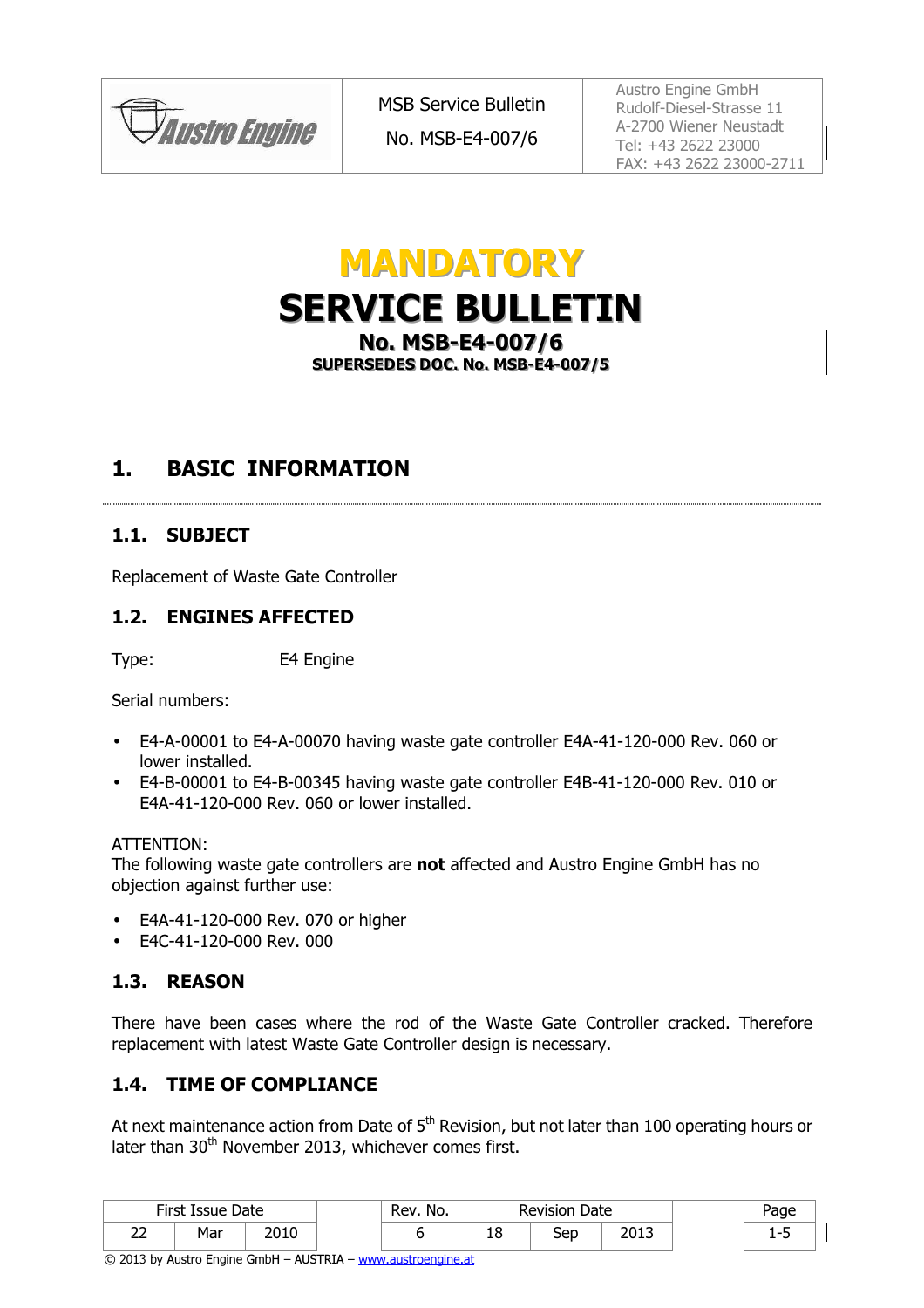**Austro Engine** 

No. MSB-E4-007/6

Austro Engine GmbH Rudolf-Diesel-Strasse 11 A-2700 Wiener Neustadt Tel: +43 2622 23000 FAX: +43 2622 23000-2711

#### 1.5. CONCURRENT DOCUMENTS / REFERENCES

Maintenance Manual – Doc. No.: E4.08.04, latest effective issue

#### 1.6. OTHER PUBLICATIONS AFFECTED

None.

## 2. TECHNICAL DETAILS

#### 2.1. ACCOMPLISHMENT / INSTRUCTIONS

Removal of installed Waste Gate Controller:



- 1. Disconnect Hose at the top of the Waste Gate Controller
- 2. Remove three M6 Bolts [02]
- 3. Remove Circlip [01]
- 4. Disconnect rod from waste gate lever and remove waste gate controller [03]



Install new Waste Gate Controller according to table section 3.1.

Note: Austro Engine GmbH has no objection against further use of Waste Gate Controllers E4C-41-120-000 Rev.000 in the same configuration of the E4 engine as installed.

1. For installation refer to the instructions given in the Engine Maintenance Manual E4.08.04, Chapter 81-00-14 and Chapter 81-00-32.



Take care to install the waste gate controller according to your engine configuration.

|             | First Issue Date |      | Rev. No. |   | <b>Revision Date</b> |               | Page            |  |
|-------------|------------------|------|----------|---|----------------------|---------------|-----------------|--|
| $\sim$<br>ے | Mar              | 2010 |          | ᅩ | Sep                  | วกา ว<br>د⊥∪∠ | ,<br><u>.</u> . |  |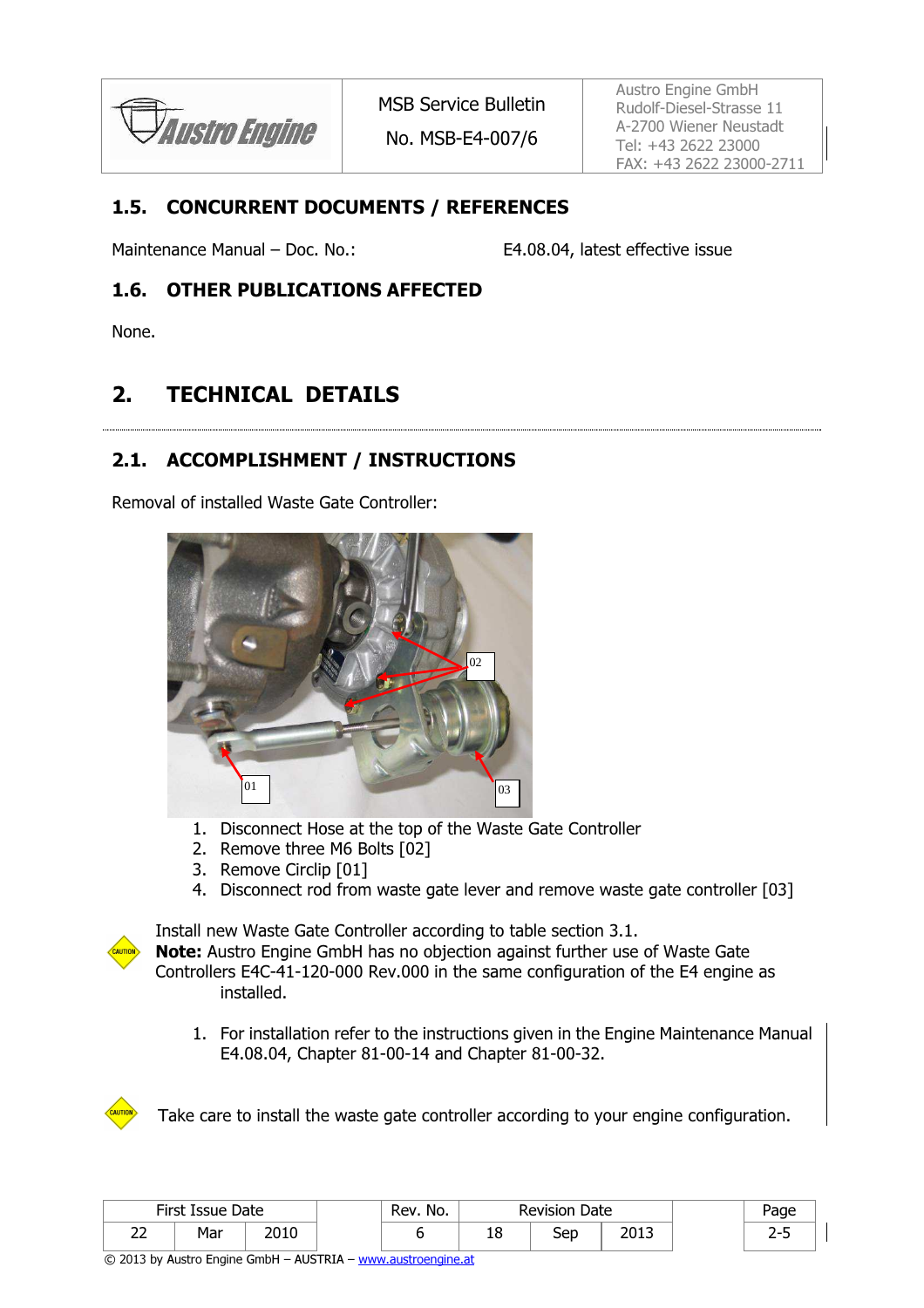

#### 2.2. ILLUSTRATIONS

None.

### 2.3. MASS (WEIGHT)

Not affected.

#### 2.4. APPROVAL STATEMENT

The technical content of this document has been approved under the authority of DOA No. EASA.21J.399.

## 3. PLANNING INFORMATION

#### 3.1. MATERIAL & AVAILABILITY

The following spare part can be mounted on the E4-A, E4-B and E4-C configuration of the E4 engine:

| <b>Amount</b> | <b>Part Name</b>      | <b>Part Number</b> | <b>Rev. Number</b> |  |  |
|---------------|-----------------------|--------------------|--------------------|--|--|
|               | Waste Gate Controller | E4A-41-120-000     | 070 or higher      |  |  |
|               | Circlip               | DIN 6799-5         | ---                |  |  |

For materials & availability please contact the Austro Engine GmbH – After Sales Support (e-mail: service@austroengine.at; Tel: +43 2622 23000 2525)

#### 3.2. SPECIAL TOOLS

Not applicable.

#### 3.3. LABOR EFFORT

Approximately 30 minutes.

### 3.4. CREDIT

Materials as listed in section 3.1 and transportation costs of part if within warranty time period.

|                     | First Issue Date |      | Rev. No. |    | Revision Date |               | Page |  |
|---------------------|------------------|------|----------|----|---------------|---------------|------|--|
| $\sim$<br><u>__</u> | Mar              | 2010 |          | тc | Sep           | כ וחר<br>∠ບ⊥ປ | - -  |  |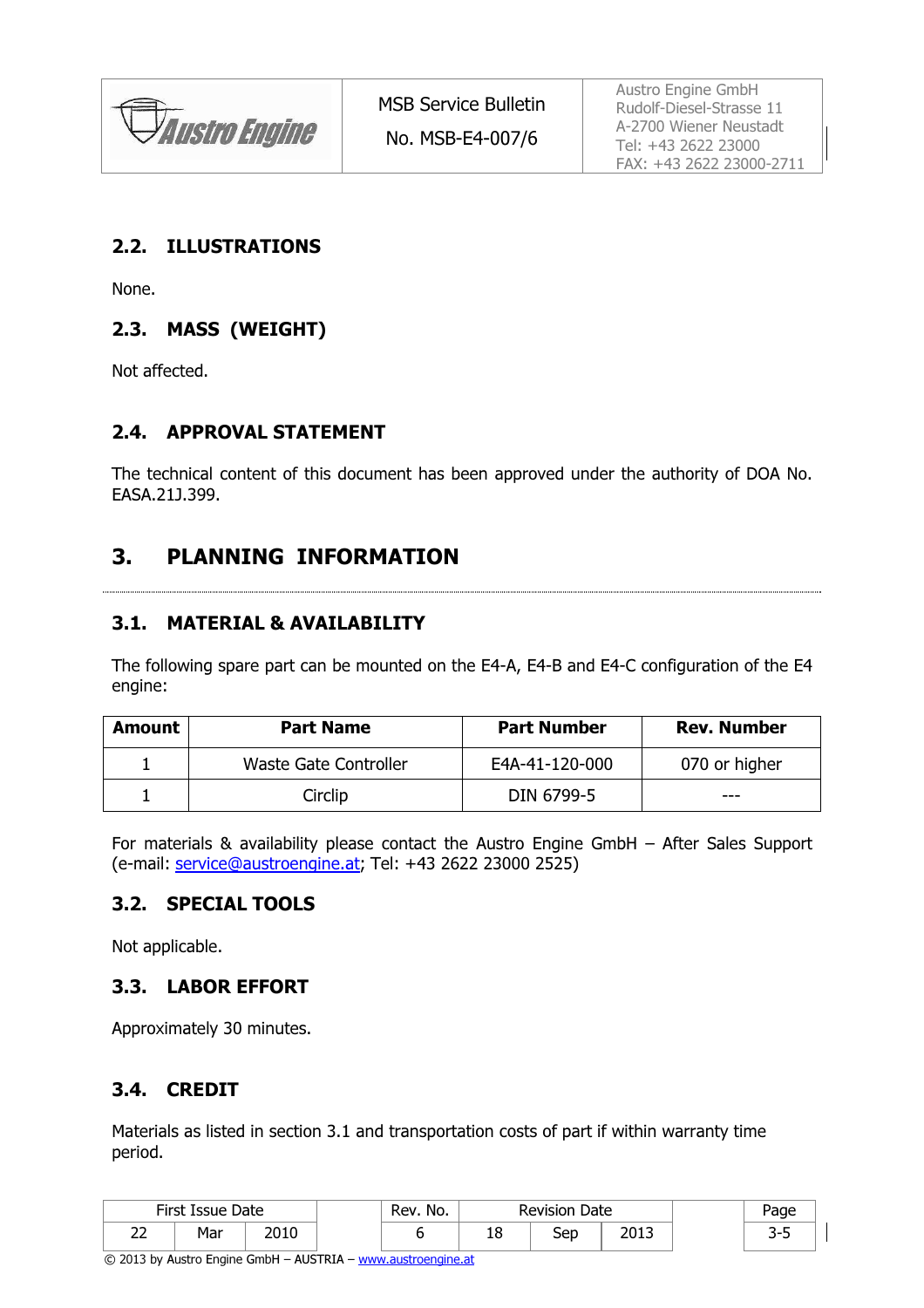

## 4. REMARKS

#### ■鑑 NOTE:

- o All measures must be carried out by a certified engine station and certified engine mechanics.
- o The accomplishment of the instructions shown under chapter 2.1 must be confirmed in the respective engine log book.
- o The accomplishment of the instructions must be carried out within the time of compliance according to chapter 1.4.
- o In case of doubt please contact the Austro Engine GmbH After Sales Support (e-mail: service@austroengine.at; Tel: +43 2622 23000 2525).
- o For credit information contact Austro Engine GmbH After Sales Support (e-mail: service@austroengine.at; Tel: +43 2622 23000 2525).

## 5. EXPLANATORY NOTES

#### 5.1. SYMBOL EXPLANATION

WARNING: Disregarding these safety rules can cause personal injury or even death.

**CAUTION:** Disregarding these special instructions and safety measures can cause damage to the engine or other components.

 NOTE: Additional note or instruction for better understanding of an instruction. 8 ÆF

## 6. APPENDIX

Execution Report

|             | First Issue Date        |      | Rev. No. |   | <b>Revision Date</b> |       | Page |
|-------------|-------------------------|------|----------|---|----------------------|-------|------|
| $\sim$<br>້ | M <sub>2r</sub><br>'ldi | 2010 |          | ᅩ | Sep                  | ר וחר | ⊿_'  |